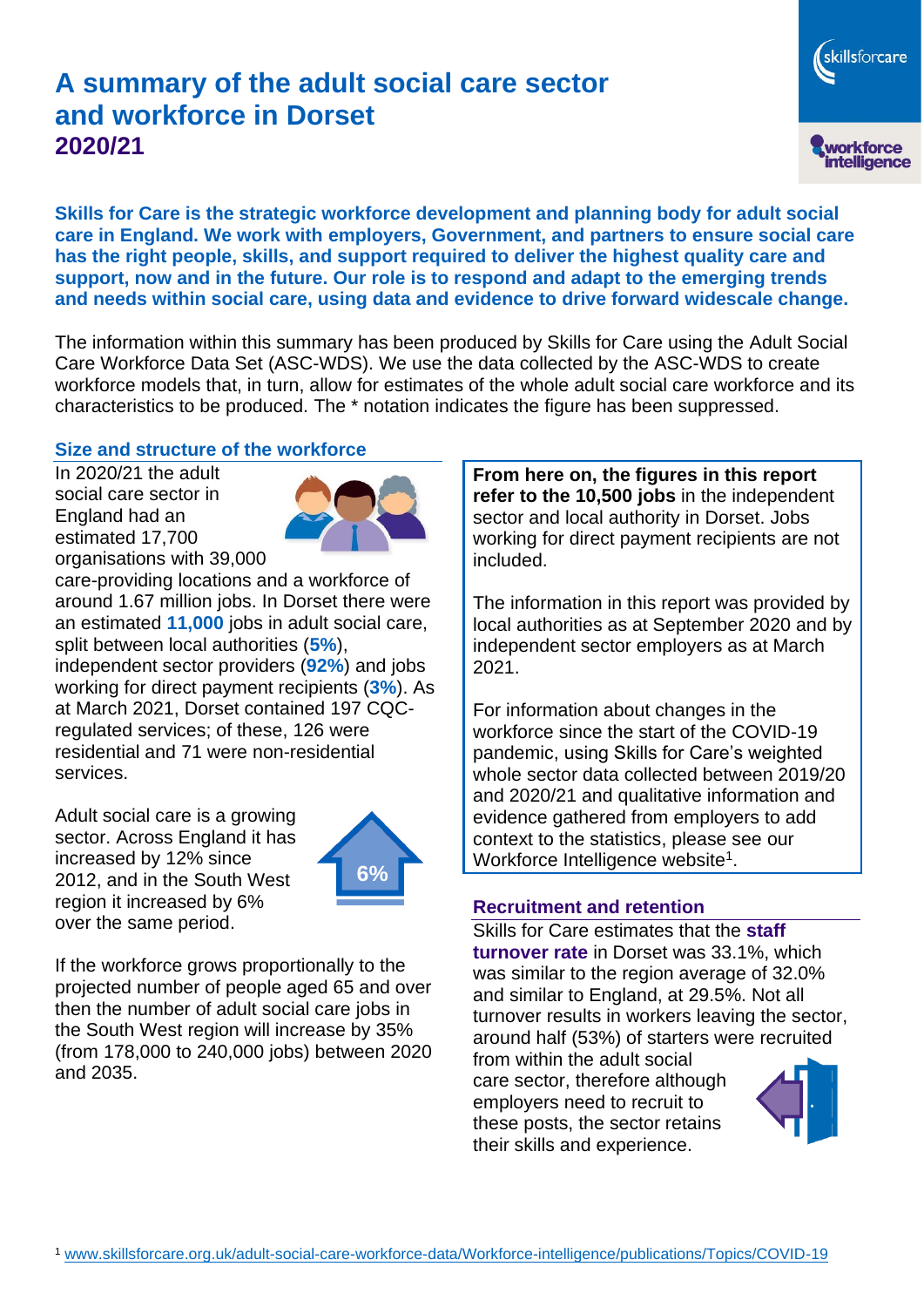Adult social care has an experienced 'core' of workers. Workers in Dorset had on average **9.2 years of experience in the sector** and 80% of the workforce had been working in the sector for at least three years.

Using both workforce intelligence evidence and our links with employers and stakeholders across England, we know that recruitment and retention is one of the largest issues faced by employers. We have many resources and tools available to help, for example the 'Values-based recruitment and retention toolkit'<sup>2</sup> and 'Seeing potential: widen your talent pool'. <sup>3</sup> For more information please visit: [www.skillsforcare.org.uk/recruitment-retention](http://www.skillsforcare.org.uk/recruitment-retention)

#### **Employment information**

We estimate Dorset had **10,500** adult social care jobs employed in the local authority and independent sectors. These included 850 managerial roles, 450 regulated professionals, 7,600 direct care (including 6,200 care workers), and 1,700 other-non-care proving roles.

The average number of **sickness days** taken in the last year in Dorset was 8.9, (9.4 in South West and 9.5 across England). With an estimated directly employed workforce of 9,700, this would mean employers in Dorset lost approximately **87,000 days to sickness in 2020/21**. In England levels of staff sickness have nearly doubled over the course of the pandemic between 2019/20 and 2020/21, in total around 6 million extra days were lost to sickness than in the year before.

Around one quarter (25%) of the workforce in Dorset were on zero-hours contracts. Around a half (49%) of the workforce usually worked full-time hours and 51% were part-time.

### **Chart 1. Proportion of workers on zero hours contracts by area**

**England** South West Dorset



### **Workforce demographics**

The majority (81%) of the workforce in Dorset were female, and the average age was 44.1 years old. Workers aged 24 and



under made up 11% of the workforce and workers aged over 55 represented 29%. Given this age profile approximately 3,000 people will be reaching retirement age in the next 10 years.

Nationality varied by region, in England 83% of the workforce identified as British, while in the South West region this was 86%. An estimated 87% of the workforce in Dorset identified as British, 9% identified as of an EU nationality and 4% a non-EU nationality, therefore there was a higher reliance on EU than non-EU workers.

### **Pay**



Table 1 shows the full-time equivalent annual or hourly pay rate of selected job roles in Dorset (area), South West (region) and England. All figures

represent the independent sector as at March 2021, except social workers which represent the local authority sector as at September 2020. At the time of analysis, the National Living Wage was £8.72.

#### **Table 1. Average pay rate of selected job roles by area**

|                                 | <b>England</b> | Region  | Area    |
|---------------------------------|----------------|---------|---------|
| Full-time equivalent annual pay |                |         |         |
| Social Worker <sup>t</sup>      | £37,100        | £35,800 | £35,900 |
| Registered nurse                | £33,600        | £34,300 | £33,400 |
| Hourly pay                      |                |         |         |
| National Living<br>Wage         | £8.72          | £8.72   | £8.72   |
| Senior care worker              | £10.00         | £10.06  | £10.47  |
| Care worker                     | £9.29          | £9.30   | £9.56   |
| Support and<br>outreach         | £9.53          | £9.60   | £10.36  |

†Local authority social workers only.

Please note that pay varies by sector, with local authority pay generally being higher than independent sector pay.

[www.skillsforcare.org.uk/vba](http://www.skillsforcare.org.uk/vba)